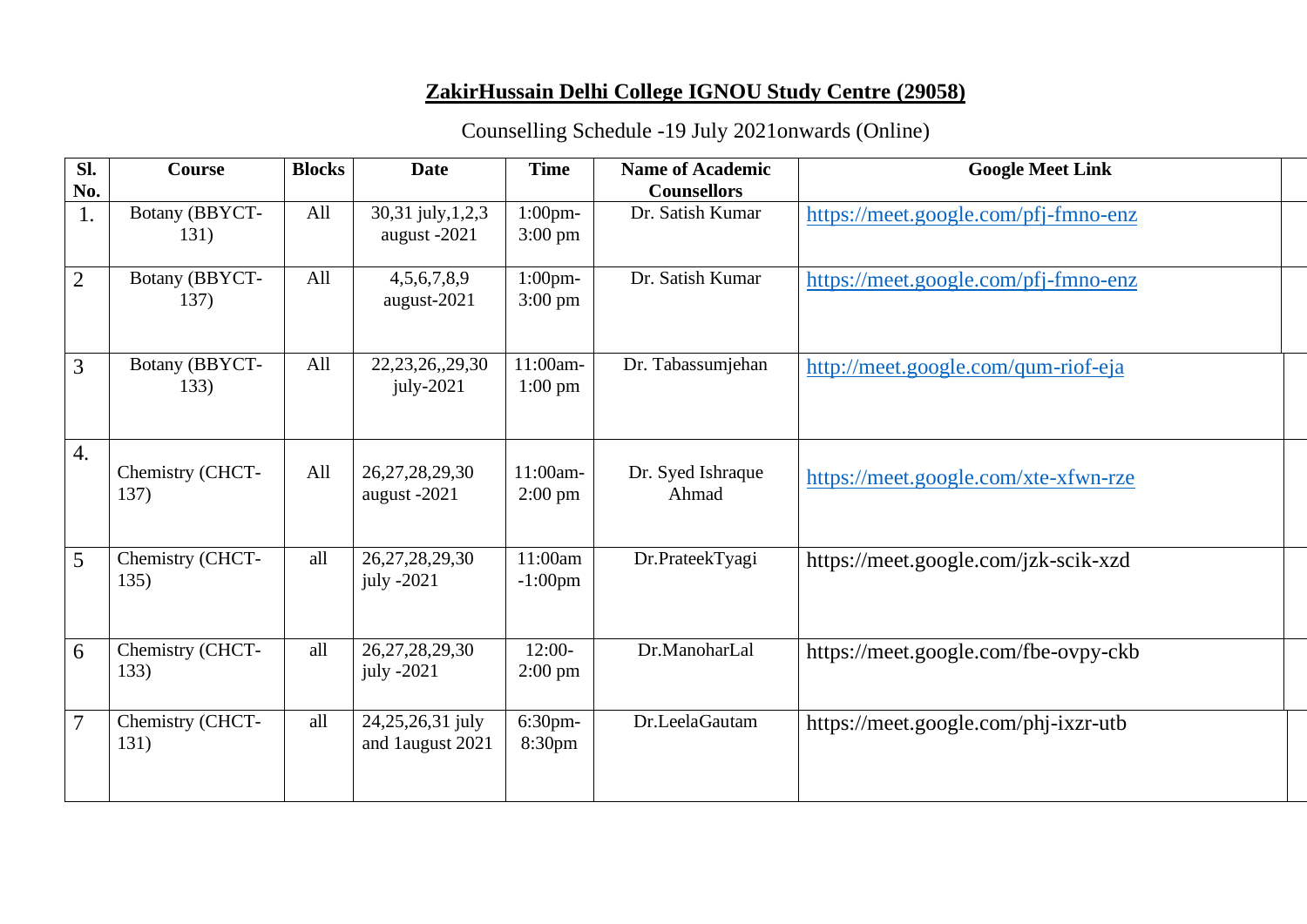| 8.  | Physics (PHCT-131)                      | All | 26, 27, 28, 29, 30<br>july -2021      | 8:00am-<br>10:00<br>AM        | Dr. DarakhshanQaiser      | https://meet.google.com/rnh-hvfw-nka |
|-----|-----------------------------------------|-----|---------------------------------------|-------------------------------|---------------------------|--------------------------------------|
| 9   | Physics (PHCT-133)                      | All | 24, 25, 26, 27, 28, 29<br>$july-2021$ | 8:00am-<br>10:00<br>AM        | Dr. DarakhshanQaiser      | https://meet.google.com/rnh-hvfw-nka |
| 10. | Physics (PHCT-135)                      | All | 26, 27, 28, 29, 30<br>august -2021    | $2:30 -$<br>4:30 PM           | Dr. PunitaSrivastava      | https://meet.google.com/muj-devv-tdq |
| 11  | Physics (PHCT-135)                      | All | 24, 25, 26, 27, 28, 29<br>july-2021   | $2:30 -$<br>4:30 PM           | Dr. PunitaSrivastava      | https://meet.google.com/muj-devv-tdq |
| 12  | Maths(BMTC-131)                         | All | 26, 27, 28, 29, 30<br>july -2021      | 2:00PM-<br>4:00PM             | Dr. AmitBhooshan<br>Singh | https://meet.google.com/euk-whyy-bvo |
| 13  | Maths(BMTC-132)                         | All | 24, 25, 26, 27, 28, 29<br>$july-2021$ | 2:00PM-<br>4:00PM             | Dr. AmitBhooshan<br>Singh | https://meet.google.com/euk-whyy-bvo |
| 14  | Geography(BGGCT-<br>131)                | All | 26, 27, 28, 29, 30<br>july -2021      | 4:30pm-<br>6:30 <sub>pm</sub> | Dr.Pawan                  | https://meet.google.com/cxo-dxfu-suh |
| 15  | Geography(BGGCT-<br>132)                | All | 26, 27, 28, 29, 30<br>july -2021      | 4:30pm-<br>6:30pm             | Dr.Pawan                  | https://meet.google.com/cxo-dxfu-suh |
| 16  | Environmental<br>studies(BEVAE-<br>181) | All | 26, 27, 28, 29, 30<br>july -2021      | 4:30pm-<br>6:30 <sub>pm</sub> | Dr.Pawan                  | https://meet.google.com/cxo-dxfu-suh |
| 17  | Environmental<br>studies(BEVAE-<br>181) | All | 26, 27, 28, 29, 30<br>july $-2021$    | 10:00am<br>$-12:00$<br>pm     | Dr.Kiran                  | http://meet.google.com/mzw-uacu-zix  |